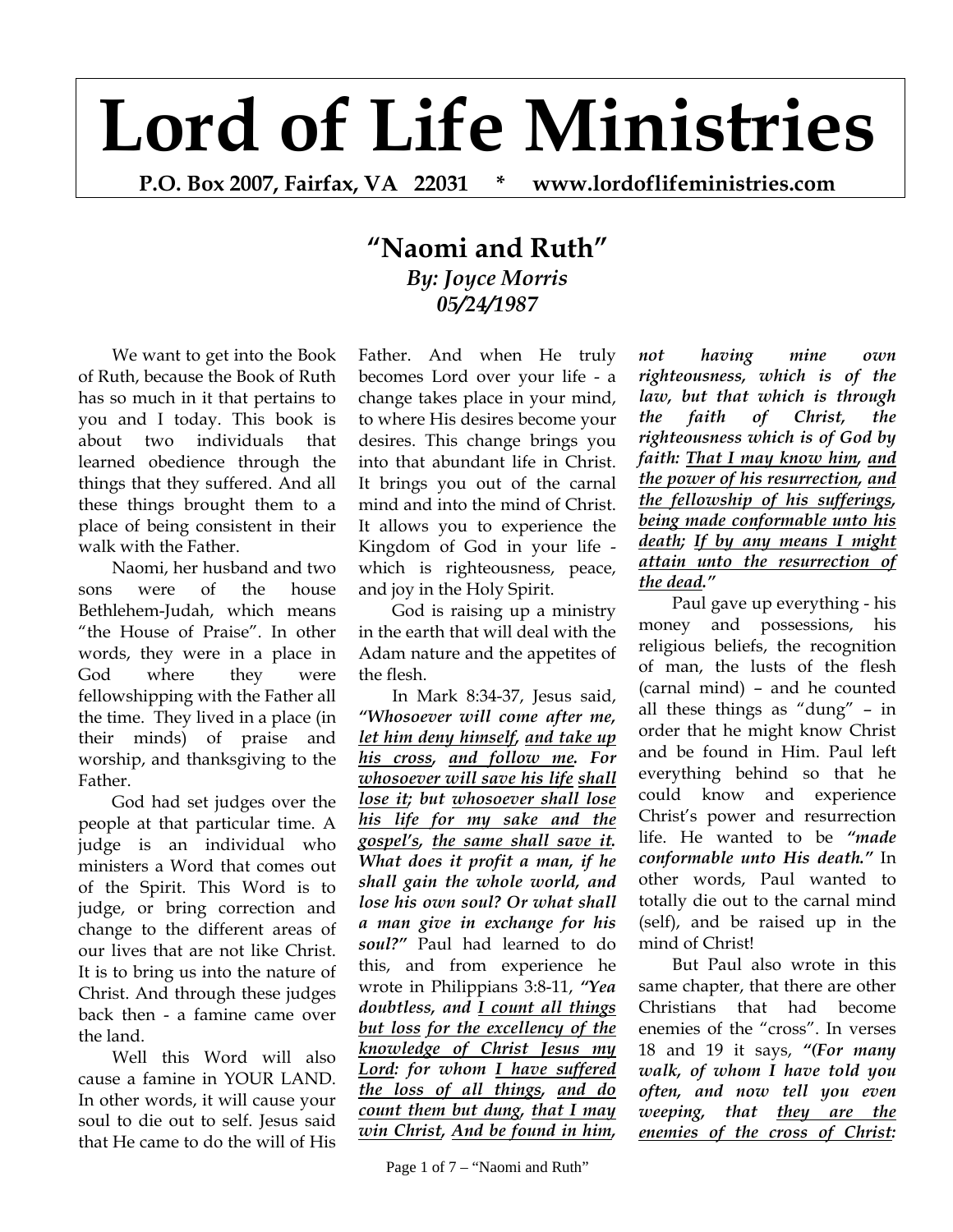*Whose end is destruction, whose God is their belly, and whose glory is in their shame, who mind earthly things.)"* In other words, these Christians have gone back into the world and the carnal mind. They are not willing to take up their cross (lay down their lives and yield to the mind of Christ) - because their God is their belly (their carnal mind/self/the appetites of their flesh). They do not want to be led by the Spirit – they want to do their own thing.

I have watched many people over the years. I have seen God draw close to them, and I have watched people draw close to God. But over time, God begins to deal with the different areas of their lives. Some yield to the dealings of the Father and grow in God. Some will only go so far, because there are areas in their life that they won't give up. And there are some that go right back into the world and want nothing to do with God. These individuals don't want to change. They choose to live in the carnal mind according to the appetites and lusts of the flesh. They want the things of this world more than they want God – and they become an enemy of the cross of Christ.

Sometimes we shut God out of areas in our life, and say, "leave that alone God. I still want that in my life."

To pick up your "cross" daily and deny "self" is the beginning of this process. When you yield your will to the Father, and He begins to "CROSS" out your life – you enter into His resurrection life.

When God raised up His judges – Naomi and her husband

left the house of God, because they didn't want to change. It says that they went into the Moab country. "Moab" means, wanderer. It signifies a soul that wanders off (the narrow path), and they go into the wilderness (in their mind), because of their disobedience to the Word and the Spirit of God.

Naomi's name means: my sweetness, my delight, my beloved, and my beauty. Naomi represents the soul. Your soul is your mind. God delights in your soul and He calls it "beautiful", because through your soul (mind), you have fellowship one with the other. The Spirit of God has a relationship and a union with your mind. He impregnates your mind (soul) with His seed (which is His Word) to produce His life (nature) in the earth (you). His incorruptible seed (or Word) is planted in your mind to change your thinking, and your attitudes - so that you can experience the Kingdom of God all the time.

Well what is the Kingdom of God? The Kingdom of God is righteousness, peace, and joy in the Holy Spirit. It is His pleasure to give you these things, and it is His desire that you walk in the mind of Christ.

However, because we walked in the course of this world before we came back to God – the soul (mind) has certain things in it (from the world) that prevent you from experiencing His Kingdom all the time. There are still things in you that the Father needs to consume.

Even though Naomi was experiencing God, there were still things in her that were from the world. Naomi and her husband

were in the house of God, but when the Lord started judging, or dealing with what was still in their soul – they left the house of God and began to wander in the Moabite country. In other words, they went back into the carnal mind and the world - they went into a wilderness in their mind. But as long as they stayed in the wilderness, they could not experience God's righteousness, peace, and joy.

It isn't easy to give your whole life to God, but weigh the costs. He said, *"For whosoever will save his life shall lose it; but whosoever shall lose his life for my sake and the gospel's, the same shall save it."* When you give your whole life to God, you discover that there is nothing back there of any value. Paul counted it all as dung. All the world has to offer is death and destruction. But what we have before us, and in us - is God Himself!

God has so much love for you, and He longs to have a relationship with you. He desires for us to purpose in our hearts, that we will be completely sold out to Him, no matter what comes our way. He desires to give you your inheritance in Christ – and your inheritance is Himself! Your inheritance is to inherit all the mysteries of the Kingdom of God, and to walk in His nature. It is to be able to see people and all creation through His eyes, and understand them like you have never done before. He desires to give you His love, so that you can walk in the realm of love continually - forgiving others for their ignorance of God's ways.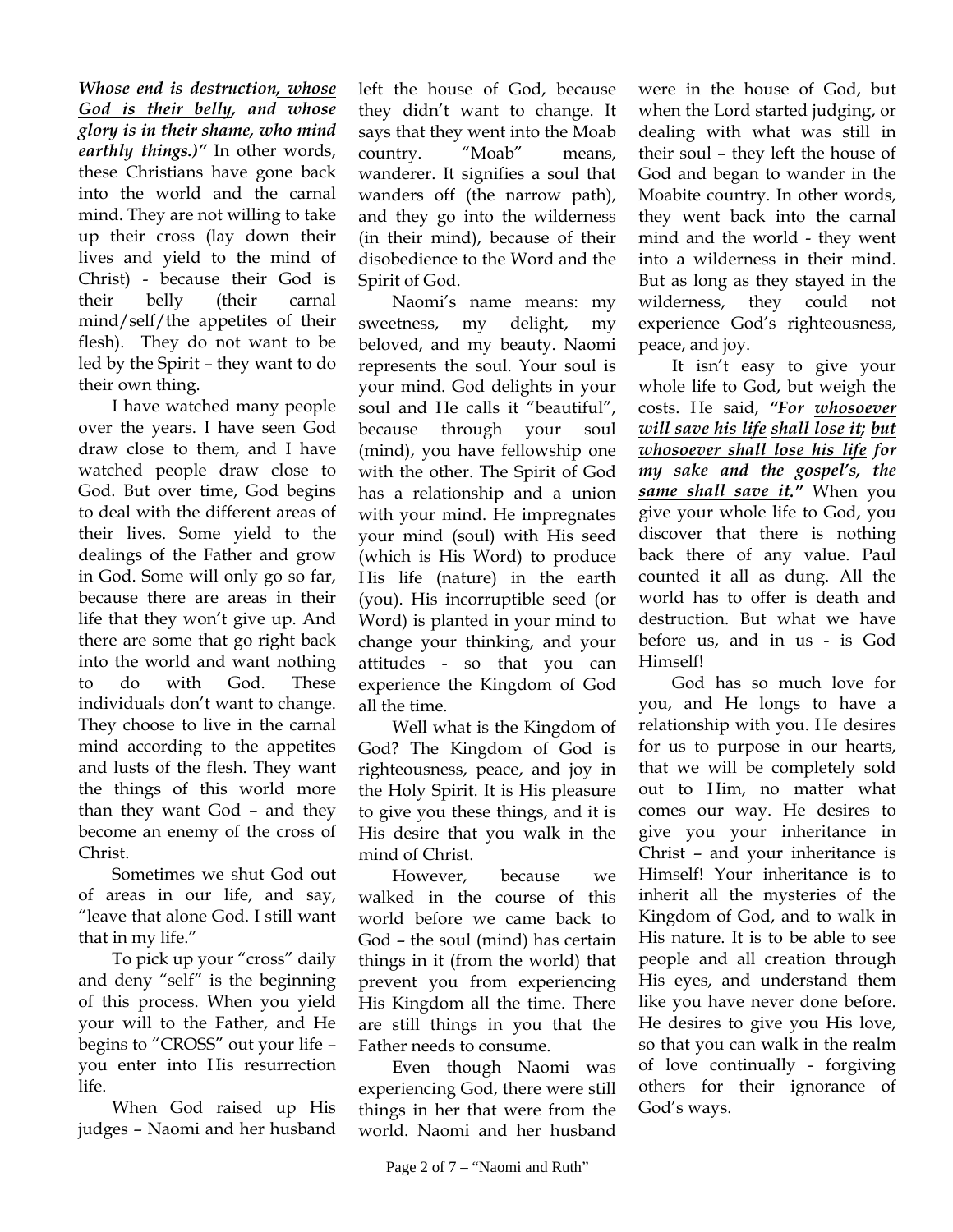Naomi and her husband paid a great price because of their disobedience. Their disobedience brought sufferings to their whole family. Disobedience brings sufferings! In Deuteronomy 11:26-28 says, *"Behold, I set before you this day a blessing and a curse* (Life in the mind of Christ, or death in the carnal mind)*; A blessing, if ye obey* (yield your will to the Father) *the commandments of the Lord your God, which I command you this day: And a curse* (death and destruction in the carnal mind)*, if ye will not obey* (yield your will to the Father and allow Him to consume those things in you that are not like Him) *the commandments of the Lord your God, but turn aside out of the way* (walk out of the mind of Christ) *which I command you this day, to go after other gods* (carnal thoughts and the appetites of the flesh)*, which ye have not known."* 

There are still some areas of our lives that do not line up with the Word of God - and sometimes the only way that God can get your attention and point them out to you, is to bring certain situations your way. Often, God must break us, and humble us, before we are ready to hear what He has to say to us.

God knew this about Naomi and her husband, so He just let them go into the wilderness. They became wanderers just like the Israelites. Israel wandered in the wilderness, and they died there, because they would not let God deal with their lives, and consume those things which they had brought with them (in their minds), from Egypt (the world).

God did not control Naomi and her husband – they made their own choices. They chose to leave the house of Bread (God) and to wander in the wilderness. And in the wilderness, first Naomi's husband, then both her sons died. Once you start disobeying God, and refuse to let Him deal with the attitudes that are in your mind – you begin to Spiritually die.

It is important that we keep our relationship with the Lord. We can't let anything get in the way of our love for Him. If anything does come between you and the Lord, then you need to get it right – and keep it right. Don't be hard on yourself, and condemn yourself – just let God deal with that area of your life, and continue in your walk with Him.

The Father is always right. But many Christians blame God for the way their life is. Everything that God allows to come your way is out of His love for you. In Psalms 66:12 it says, *"Thou hast caused men to ride over our heads; we went through fire and through water: but though broughtest us out into a wealthy place."* Everything He allows to come your way, is to cause you to go deeper in Him!

We have to maintain an attitude of praise and thanksgiving - no matter what is going on in our life. If we have gotten off track, then we need to let God deal with what ever it is that drew us away. Do not harden your heart to Him. There are times when the dealings of the Lord seem severe, and you just don't feel like praising Him but God is always right, and inside you know that. He says

that we need to praise Him no matter what. The Father wants you to praise Him, because praising Him will get your mind off of your problems and situations, and back on Him. Praising Him will cause us to arise and get back in the mind of Christ. We need to see ALL of our situations as beautiful - because He is in every situation.

Nothing but good can come from allowing God to deal with those things that are still in you. He wants to consume everything in you that is not like Himself. He wants to set you free in your mind, so that you can walk in His presence, and experience the Kingdom of God in your life twenty-four hours a day.

There are two principles in Christ that will carry you through your entire walk in God. These principles are "obedience" and "praise". If you learn how to apply these to your walk, you will be able to stay on the narrow path. When we disobey the Father, we are headed for suffering and correction.

In Jeremiah 2:19 it says, *"Thine own wickedness shall correct thee, and thy backslidings shall reprove thee…"* Naomi's own sins broke her, and she returned back to her first love with the Father. It says in Ruth 1:6-7, *"Then she AROSE with her daughters in law, that she might RETURN FROM MOAB (the wilderness): for SHE HAD HEARD* (what the Spirit of the Lord was saying to her) *in the country of Moab how that the Lord had visited His people in giving them BREAD. Wherefore she went forth out of the place where she was, and her daughters in law with her; and they went*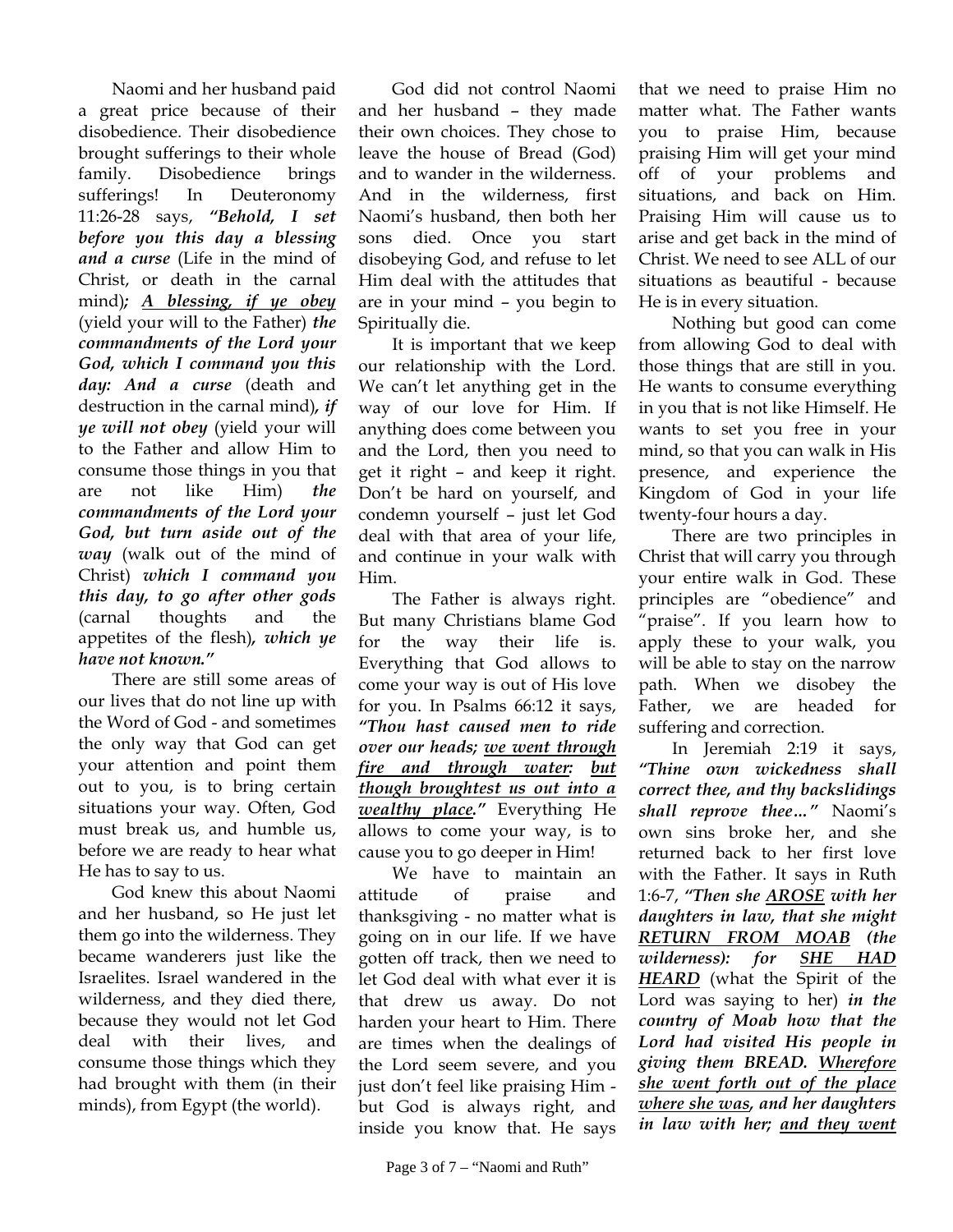## *on the way to return unto the land of Judah* (PRAISE)*."*

Many people who go into the world and disobey God get into all kinds of things. Then one day they think to themselves, "If I go back to church everything will be alright and start changing for the better." But the change has to take place inside of you, in your mind and in your thinking – not on the outside.

God is within you! The Kingdom of God is within you! The house of the Lord is within you - it is not some building outside of you. The change has to take place in your heart (mind). "Repent" means to change your mind, and to do things God's way. Repentance took place inside Naomi.

 Naomi had two daughters in law, and when Naomi returned from the land of Moab (the wilderness) and returned to God, one daughter in law went back to her people and their Gods – and the other would not leave Naomi. The first was not willing to pay the price and serve God with her whole heart. She could not make a total commitment to Him, so she went back to her people and their gods. She went back to her generations, and back into religion and tradition.

Sometimes, even after we get to know the Lord and experience Him for a while, we go back to our traditions, doctrines, and religion. Then God asks us, "Why are you doing this? I am trying to pull you out of the church system, the systems of this world, and religion."

I knew this one sister, and a prophet had come to church and told her that God has called her to walk in the Spirit. But she went back into the church system and religion.

Then God sent this prophet to speak to her a second time, and God said, "Why do you continue to disobey me?" And the prophet said, "Sister, God has shown me that you are called to a deeper place in Him. There is another body that is small in numbers, but this body has a deeper understanding of the Kingdom of God. This is where God would have you to be. You don't belong in this place of tradition and religion."

The sister said that she knew it was God speaking to her, because the Spirit of the Lord came all over her at that time. But she still chose not to obey the Lord. Instead, she put her whole heart into the traditions and religion of her church. The people of her church made her a bishop in their church. She gained a title in the church system, but gave up the position that she was called to in Christ. She gave up the deeper walk with the Father.

Every member of the body of Christ should be placed in the body as the Father sees fit. In 1Corinthians 12:18 it says, *"But now hath God set the members EVERY ONE OF THEM in the body, AS IT HATH PLEASED HIM."* You are supposed to let the Lord set you in the body – where He pleases. If we do not obey the Lord, and allow Him to deal with these areas in our life, then we will miss out on what God has for us.

Revelations 12:5 says, *"And she brought forth a man child, who was to rule all nations with a rod of iron: and her child was caught up unto God, and to his throne."* God wants to birth the

man-child (Christ/Son of man/the nature of God) in each and every one of us. We need to fall in love with the Bread of Life and with the Spirit of Truth. God wants us to fall so in love with Him and being in His presence – that we will never look outside of Him for anything. All that you could ever want is in the Father.

Naomi spoke to Ruth her other daughter in law and said, *"Behold, thy sister in law is gone back unto her people, and unto her gods: return thou after thy sister in law."* But Ruth refused to leave Naomi's side. She said, *"Entreat me not to leave thee, or to return from following thee: for whither thou goest, I will go; and where thou lodgest, I will lodge: thy people shall be my people, and thy God my God."* Ruth wanted to be close to Naomi, because she knew that Naomi was heading in the right direction.

In Philippians 3:17 Paul said, *"Brethren, be followers together of me, and mark them which walk so as ye have us for an ensample."* Paul was saying, "Follow me. Follow my example." Well how could he say that? Paul could tell others to follow him, because he was walking in the Spirit. He was walking in the mind of Christ. Some followed Paul, and some didn't. Some followed Paul for a while, then turned against him and began to persecute him – they became enemies of the cross of Christ.

Ruth said to Naomi, *"Whither thou goest, I will go; and where thou lodgest, I will lodge: thy people shall be my people, and thy God my God."* She left the world and chose to deny self, pick up her cross and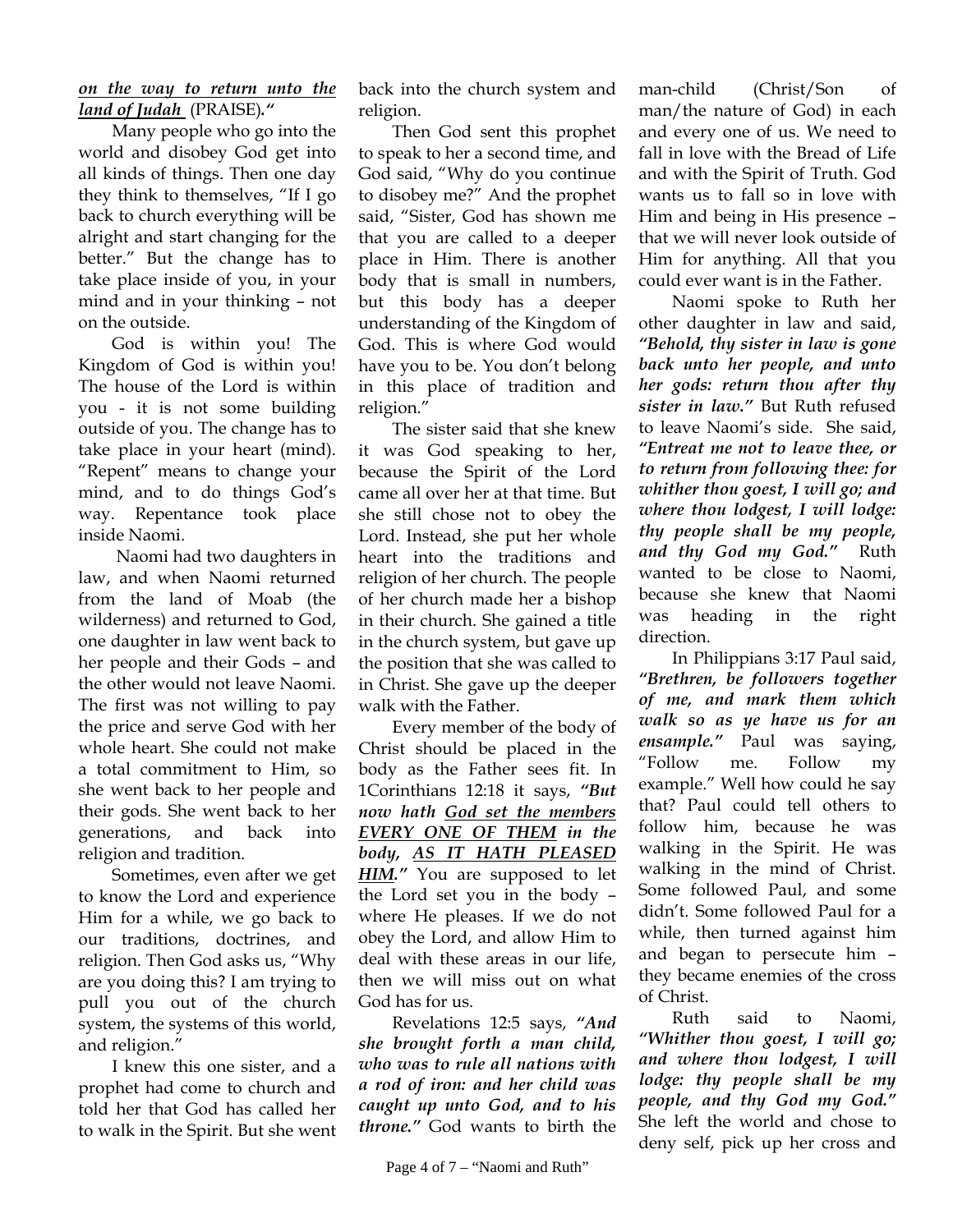follow Christ. So when Naomi *"saw that she was steadfastly minded to go with her, then she left speaking unto her."* 

When you make up your mind to follow God with your whole heart, He ceases to speak with you, and to deal with you. In other words, when your heart turns to Him He doesn't have to put you in the fire as often. When we leave the world behind and cleave to God, walking in obedience and praise - our love affair with Him just keeps getting deeper, and deeper!

Paul counted all things as dung – **that he might know Him**. God will favor you when you come to the place in your life where you decide to follow Him no matter what. Wherever He goes, you will go. Wherever the Spirit leads, you will go. And when you cry out, Father I know that there are still things in me that are not like you, consume them and teach me your ways – He will draw you close to His bosom, and deal with you as a Son. When you fall in love with Him and come to know who He is, then you will come to know who you really are. Jesus was the first born among many brethren.

Ruth began to look upon the needs of others and she lost sight of herself. She began to see the harvest that needed to be cared for, and she willingly went out and labored in the field. Boaz, represents the Christ, and he looked upon her with favor because she lost sight of her own needs, saw the needs of others, and labored to bring the harvest in. In Matthew 6:31 and 33 it says, *"Therefore take no thought, saying, What shall we eat? What shall we drink? Or, Wherewithal* 

*shall we be clothed?…But seek ye first the kingdom of God, and his righteousness; and all these things shall be added unto you."*

In Ruth 3:1 it says, *"Then Naomi her mother in law said unto her, My daughter, shall I not seek rest for thee, that it may be well with thee?"* In other words, Naomi was saying that she needed to find rest for Ruth's soul. Then she told Ruth, *"And now is not Boaz of our kindred, with whose maidens thou wast? Behold, he winnoweth barley to night in the threshingfloor."* 

You and I have to go to the threshingfloor. What is the threshingfloor, and what is it for? It is the fire and the wind that consumes all the impurities that are in our soul. It consumes those things that keep us from staying in God's rest. Matthew 3:12 says, *"Whose fan is in his hand, and he will thoroughly purge his floor, and gather his wheat into the garner; but he will burn up the chaff with unquenchable fire."*

The threshingfloor is to burn up everything in you that is not like Christ, so that you might bring forth much fruit. Christians cry out to God and say, "God change me!" Then when God takes them to the threshingfloor and turns up the heat, they complain and get angry with God. Many even walk away. But you have to understand, that the fire is meant to set you free from the things that keep you bound in your mind, and the fire is to bring you into the nature of God.

If you remember Shadrach, Meshach, and Abednego in the Book of Daniel, where they were bound and cast into the King's furnace. The furnace was turned up seven times hotter (seven means perfection) than normal.

And the king looked into the furnace and said, *"Lo, I see four men loose, walking in the midst of the fire, and they have no hurt; and the form of the forth is like the Son of God."* The king and the men who cast them into the furnace meant this for evil, but God used the fire to perfect them.

The only things that were consumed, were the things that had kept them bound (in their mind) – they didn't even smell like smoke. They walked with the Son of God (in the mind of Christ) in the midst of the fire. And when the Father had consumed everything in them that was not like Himself - one new man appeared - who was in the form of the Son of God!

In Revelations 3:18, Jesus said, *"I counsel thee to buy of me gold tried in the fire, that thou mayest be rich; and white raiment, that thou mayest be clothed…"* Gold that has been tried by fire, has had all the impurities that were within it brought to the surface and removed. This is what God does with us. He puts us in the fire and brings everything within us that is not like Christ to the surface, so that He can remove them and consume them.

Gold represents the nature of God. When God is done with us, all that will be left is His righteousness. The white raiment also speaks of His righteousness. Paul wrote in Ephesians 4:24 that we are to, *"…put on the new man, which after God is created in righteousness and true holiness."*

Naomi told Ruth, *"Wash thyself therefore, and anoint thee, and put on thy raiment upon thee, and get thee down to the* 

Page 5 of 7 – "Naomi and Ruth"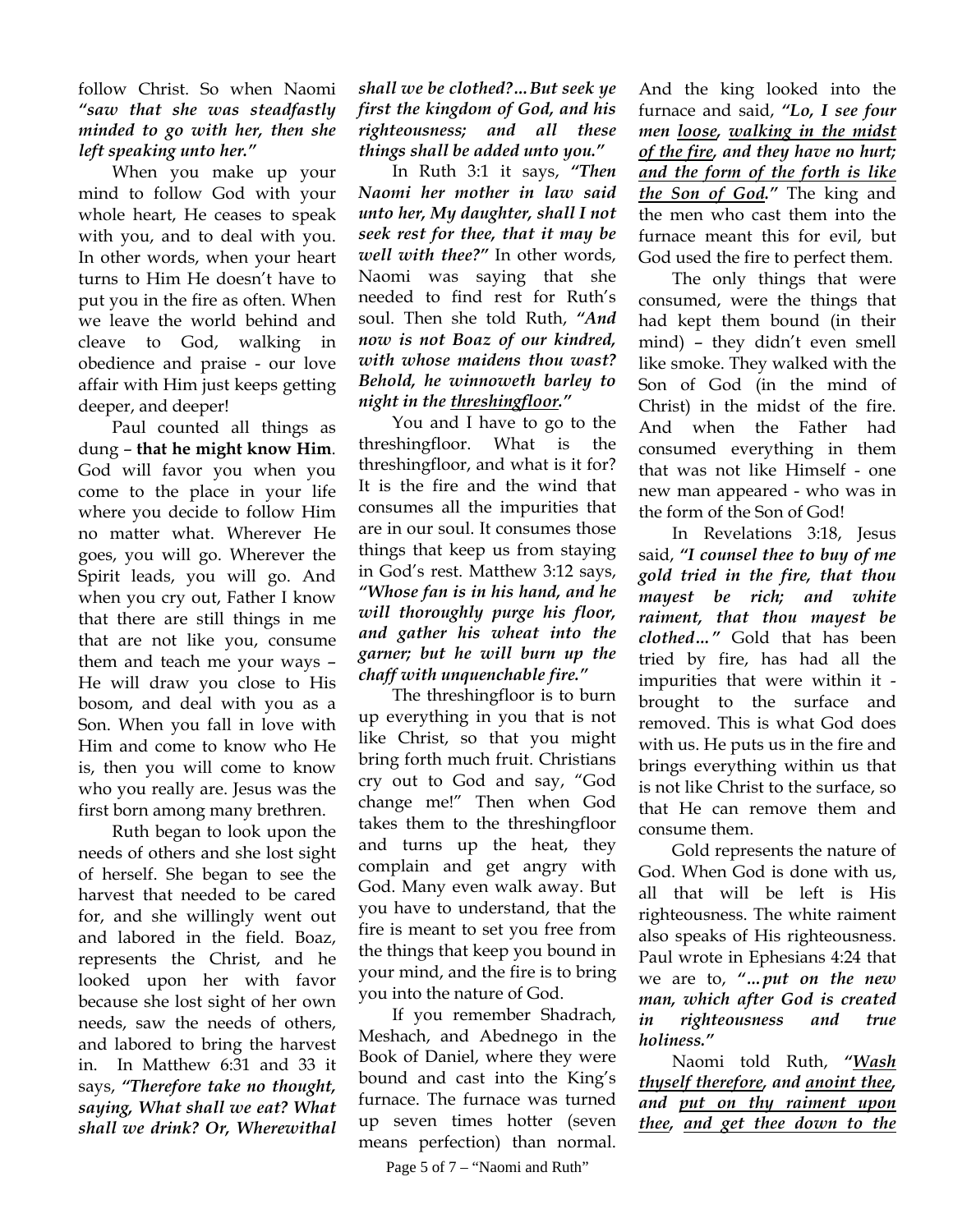*floor... And it shall be, when he lieth down, that thou shalt mark the place where he shall lie, and thou shalt go in, and uncover his feet, and lay thee down; and he will tell thee what thou shalt do."* Naomi was telling Ruth that she needed to allow Christ to cleanse what was in her mind. She needed to learn how to walk in his power and authority. She needed to put on the new man and walk in righteousness. She needed to mark (pay close attention to) the place where he shall lie (she needed to follow His example or pattern). And she needed to lay down with the Christ – enter into His rest.

In other words, **Ruth needed to come to the end of herself, and cease from her own labors**. Naomi represents the wisdom of God, and she encouraged Ruth to lie down with the Christ, so that she could find rest for her soul (mind).

You will not find rest until your soul lies down with the Christ in you. You have to be willing to submit to Christ and His Word. How you lie down with Christ is - your mind (soul) must come to the place where it agrees with God no matter what the situation is. When you learn to do this, you will remain in His rest, His peace, and His joy.

I know that there are times when you experience hardships in your life. I know that you go through situations and circumstances that are very difficult. But I also know that when your soul learns to submit to Christ, you can rise above your situations – no matter what they are, or how bad they seem.

Some people want God to change things. But nothing is going to change until you change within. When you learn to praise God in everything - no matter what you are going through, you will be able to overcome and rise above your situations. You can experience His joy and His peace, even if it seems like all hell is breaking loose around you.

Naomi told Ruth that she needed to lie down at the feet of Boaz. The feet represent the walk. When you start bowing down to Christ, you will also experience the walk of Christ. The world will hate you. Jesus said in John 15:18- 19, *"If the world hate you, ye know that it hated me before it hated you. If ye were of the world, the world would love his own: but because ye are not of the world, but I have chosen you out of the world, therefore the world hateth you."*

Remember Martha and Mary - Mary also sat at the feet of Jesus, and she heard His word. But Martha was very busy about many things, working hard for God. But the Lord does not want you to work for Him - He wants to work through you. Jesus said to her, *"Martha, Martha, thou art careful and troubled about many things: But one thing is needful: and Mary hath chosen that good part, which shall not be taken away from her."* 

Mary sat at the feet of Jesus, and learned of His ways – which brought her into a deeper union with God. Martha was corrected, and it brought a change within her. God's judgements and corrections are to bring a change in your mind.

In Ruth 3:7, Boaz laid down at the end of a heap of corn, and Ruth came softly, uncovered his feet, and laid down. The heap of

corn (or grain) represents the Word. When your soul lies down with the Christ, God will start feeding you a Word that comes out of the Spirit. This Word will bless you greatly, and it will bring a change in your mind. Here, the Spirit of God will reveal the mysteries of the Kingdom of God to you.

A short while after Ruth laid at the feet of Boaz - a marriage took place. And when you lie down with the Christ, and your soul (which is your mind) learns to submit to the Father – a union or marriage takes place between your soul and the Spirit of God. As a result of Ruth marrying Boaz, she became pregnant, and later birthed a son.

Out of your union and marriage with the Father, you will birth a Son. Christ wants to be birthed out of you. God wants to be seen and expressed out of you. God created man so that He could have a union with him and produce many Sons in the image and likeness of His first Son – Jesus Christ! And out of your union with Him, the Christ in you - is being birthed!

This is what it is all about. In Romans 8:19-23 it says, *"For the earnest expectation of the creature* (creation) *waiteth for the manifestation of the sons of God. For the creature was made subject to vanity, not willingly, but by reason of him who hath subjected the same in hope, Because the creature itself also shall be delivered from the bondage of corruption into the glorious liberty of the children of God. For we know that the whole creation groaneth and trevaileth in pain together until now. And not only they, but ourselves also, which have the firstfruits of the*